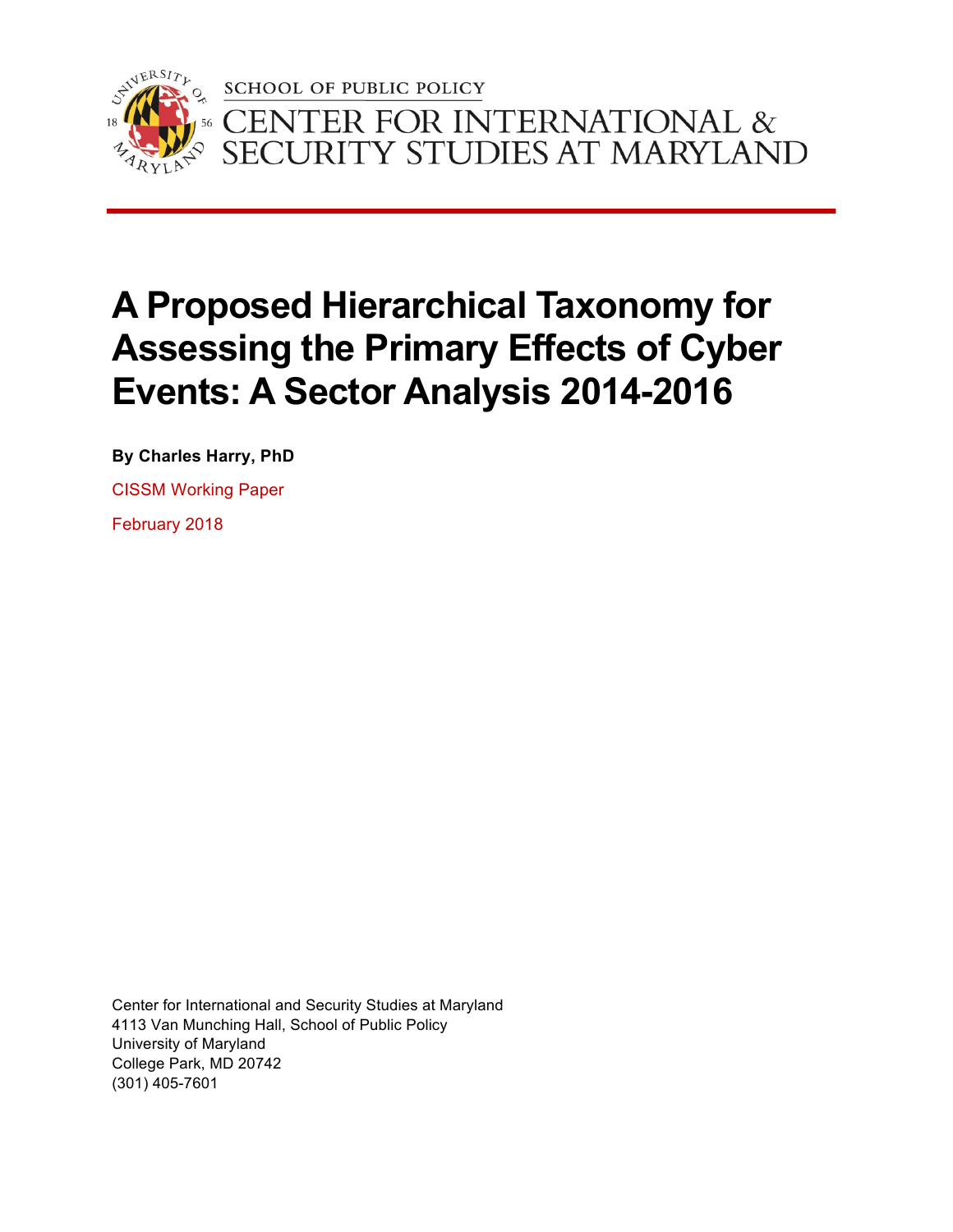## **Abstract**

Publicity surrounding the threat of cyber-attacks continues to grow, yet immature classification methods for these events prevent technical staff, organizational leaders, and policy makers from engaging in meaningful and nuanced conversations about the risk to their organizations or critical infrastructure. This paper provides a taxonomy of cyber events that is used to analyze over 2,431 publicized cyber events from 2014-2016 by industrial sector. Industrial sectors vary in the scale of events they are subjected to, the distribution between exploitive and disruptive event types, and the method by which data is stolen or organizational operations are disrupted. The number, distribution, and mix of cyber event types highlight significant differences by sector, demonstrating that strategies may vary based on deeper understandings of the threat environment faced across industries.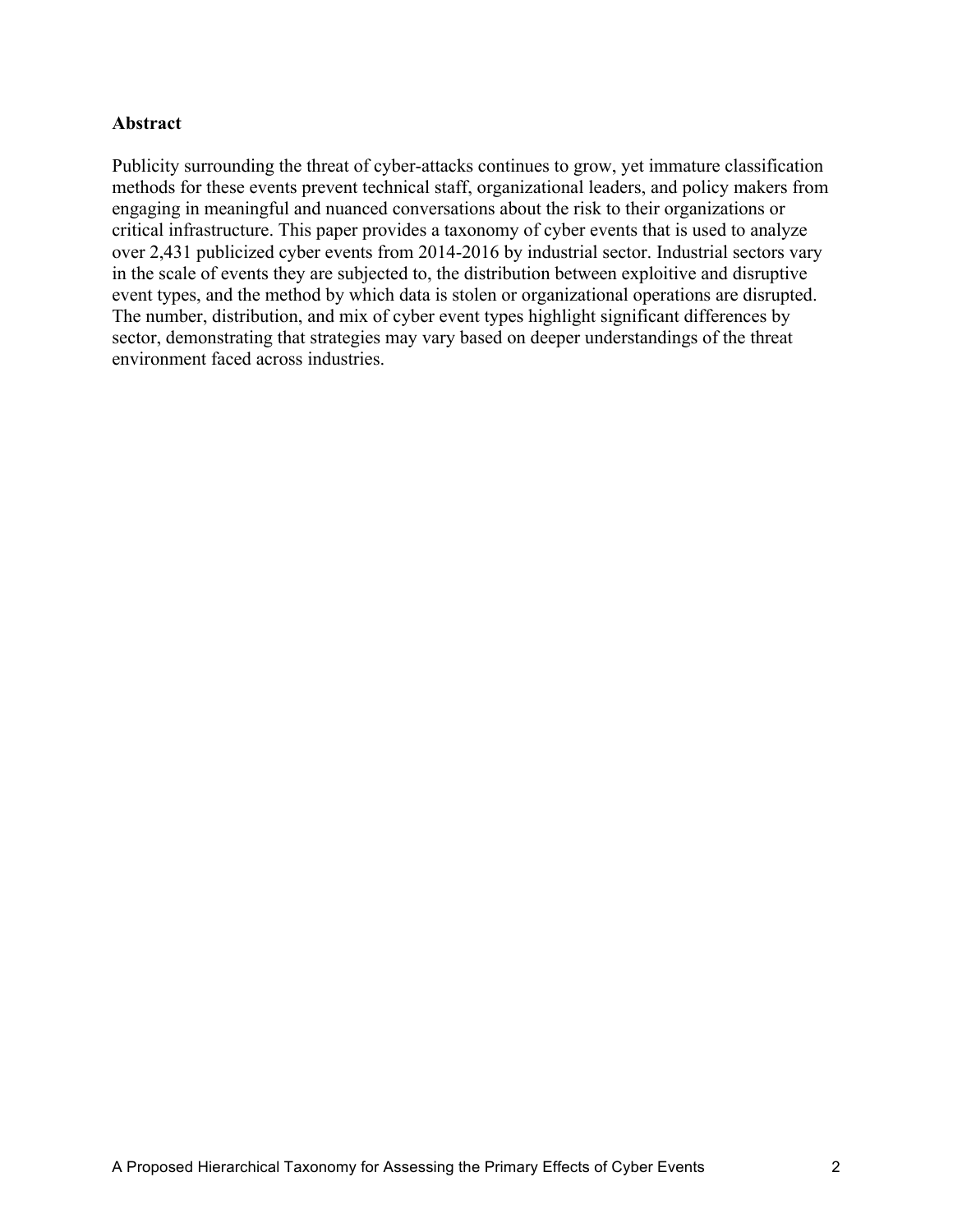### **Introduction**

Network security is increasingly recognized as a strategic vulnerability as a growing number of corporate intrusions are reported. These breaches can affect customer privacy, confidence in a company's ability to protect core intellectual property, and essential operations. Large numbers of intrusions have also occurred into government networks, with recent high-profile breaches including a significant compromise at the Office of Personal Management (OPM) and at the credit monitoring service Equifax.

As the private and public sectors grapple with the problem of cyber events, disagreement remains regarding what can and should be done. Technical solutions, organizational resiliency, employee education, and improvements in system controls are among many options to reduce risk. Yet, they are rarely evaluated as part of a strategic approach for addressing diverse threats, which vary by industry.

Confusion about threats and response options originates in part from imprecision in how we categorize and measure the range of disruptive cyber events. By failing to recognize the distinctions between specific forms of attack, the effects they produce on the targeted networks, the financial strain they place on the targeted organizations, or their broader effects on society, this confusion leads to the misallocation of resources.

This paper provides a new taxonomy that expands on earlier work by the author and colleagues to classify cyber incidents by the range of disruptive and exploitative effects produced. It applies the taxonomy in a sector-based analysis of 2,431 publicized cyber events from 2014-2016. It finds some striking differences across industries in the scale, method of attack, and distribution of effect. Government and Professional Services face the largest number of attacks. Governments experience a mix of disruptive and exploitive events, whereas retail and hotel operators primarily face exploitive attacks. These findings highlight the need for deeper analysis by sector to assess the risk for specific organizations and critical infrastructure. They also suggest the importance of tailoring risk mitigation strategies to fit the different threat environments in various sectors.

## **Cyber Taxonomies**

A confusing array of cyber threat classification systems have been proposed over the past two decades. Some are based on different phases of the hacking process, while others focus on specific targets. For example, de Bruijne et al (2017) has created a classification of actors and methods, whereas Gruschka (2010) develops a taxonomy of attacks against cloud systems. Other classification approaches focus on specific techniques, such as Distributed Denial of Service or DDoS attacks (Mirkovic 2004); specific targets, such as browsers (Gaur 2015); or particular IT capabilities, such as industrial control systems (Zhu 2017) and smart grids (Hu 2014).

Few taxonomies in the information security literature seek to classify events by impact on the target, the key question for risk assessment. Only two (Howard 1998) and (Kjaerland 2005) directly propose categories of the effect to the victim. Others including Hansman (2005) focus on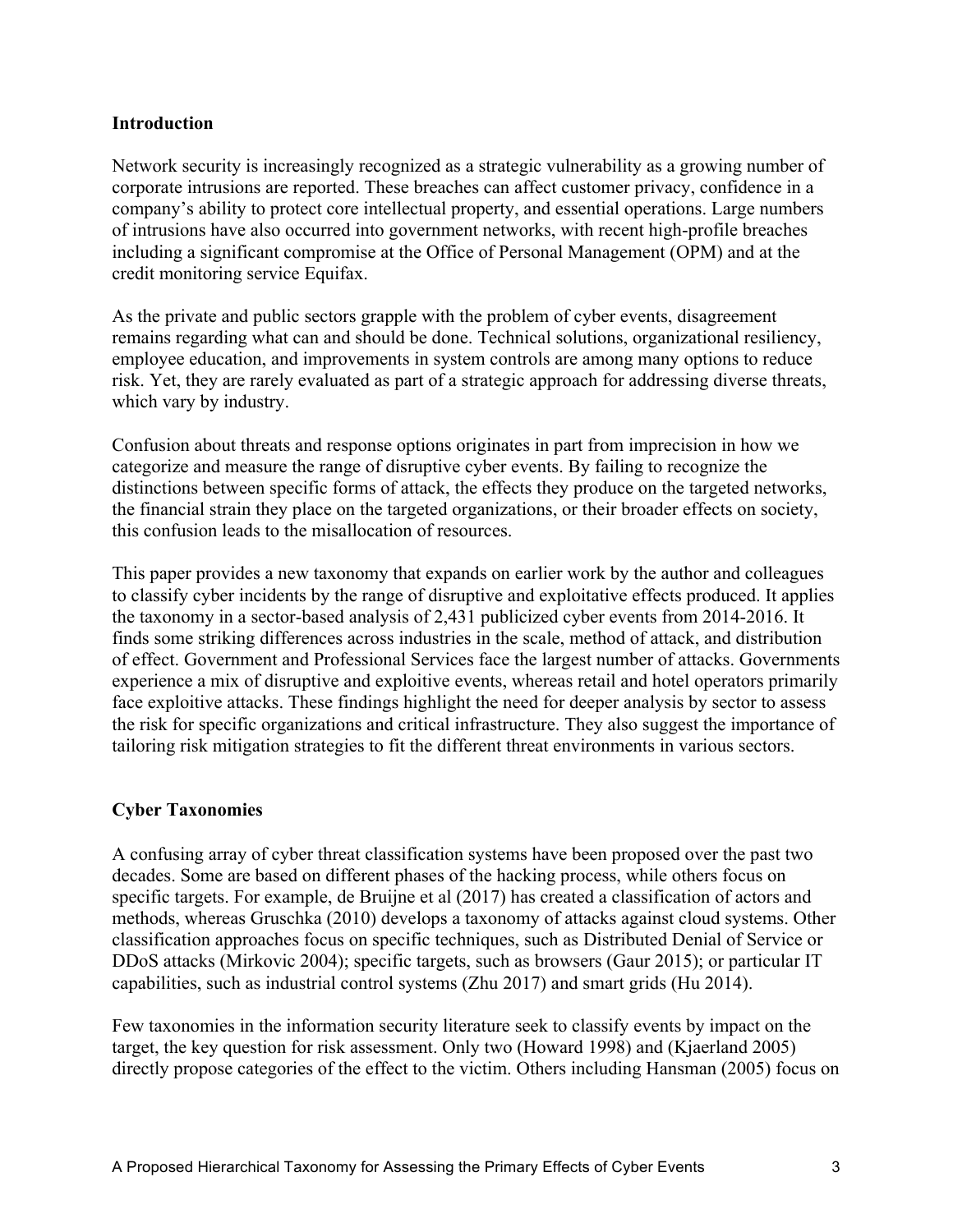the attack vector, vulnerabilities, and exploits, while incorporating Howard's work on effect categories as part of their broader classification system.

Howard's widely cited taxonomy includes classification methods for attackers, objectives, tools, access, and impact. He divides the impact of cyber activity, described as the "unauthorized results," into five categories: Corruption of Data, Disclosure of Information, Denial of Service, Increased Access, and Theft of Service.

Kjaerland (2005) classifies cyber effects differently and as belonging to one of four categories: Disrupt, Distort, Destruct, and Disclosure. He develops these categories in concert with other dimensions of analysis to evaluate the linkage between sector, actor, method, and target.

Both of these effect-based taxonomies fail to meet basic standards of a well-defined taxonomy (Ranganathan 1957), including:

Exclusiveness - No two categories should overlap or should have the same scope and boundaries.

Ascertainability - Each category should be definitively and immediately understandable from its name.

Consistency - The rules for making the selection should be consistently adhered to.

Affinity and Context - As you move from the top of the hierarchical classification to the bottom, the specification of the classification should increase.

Currency - Names of the categories in the classification should reflect the language in the domain for which it is created.

Differentiation -When differentiating a category, it should give rise to at least two subcategories

Exhaustiveness - The classification should provide comprehensive coverage to the domain of interest.

Howard's taxomony fails the *exhaustiveness* requirement because some important and increasingly common types of cyber events do not fit any of its categories. Examples of these omissions include attacks on Supervisory Control and Data Acquisition (SCADA) systems, data deletion resulting from the use of wiper viruses, or social media account hijacking and website defacement.

The Howard taxonomy also fails the test of exclusivity by including two overlapping effects categories: Increased Access and Theft of Resources. Most hackers seek greater access and misuse system resources as a means to an end, not as the final result. Their ultimate goal is not just access, but the illicit acquisition of information or the disruption of organizational services. For example, if a hacker wanted to illicitly gain and disseminate information about a company, they would first obtain unauthorized use of a specific computer or network. Using Howard's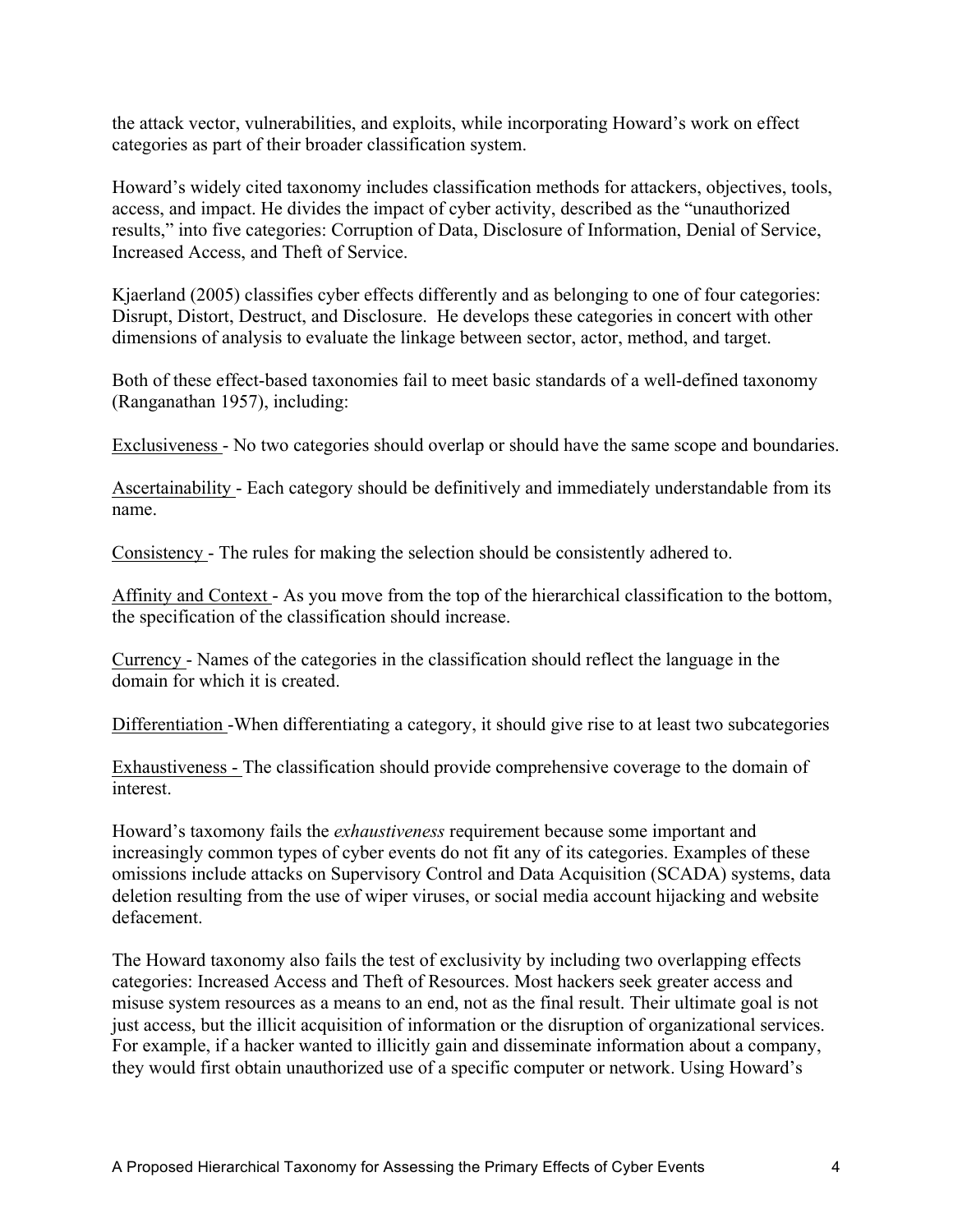categorization of that activity we would have to define a hack of a company database as both a *Theft of Resources* as well as a *Disclosure of Information* event type.

Kjaerland's classification system also fails important tests for a well-designed taxonomy. By allowing the same event to be assigned to multiple categories, it violates the criteria of exclusivity and consistency. For example, Kjaerland's definition of *Destruct* notes that "Destruct is seen as the most invasive and malicious and may include Distort or Disrupt."

Kjaerland also fails the test of context by mixing impact classification (e.g. destruction of information) with specific tactics or tools. For example, in his definition of *Disrupt* he classifies use of a Trojan as a Disrupt event. However, a Trojan is a technique of hiding a malicious program in another. That technique can cause many different types of effects depending on whether it is used to steal or destroy information.

# **A New Taxonomy**

This paper extends previous work (Harry 2015) (Harry & Gallagher 2017) to offer a new taxonomy for classifying the primary effects on a target of any given cyber event.

I define a cyber event as the result of any single unauthorized effort, or the culmination of many such technical actions, that *engineers, through use of computer technology and networks, a desired primary effect on a target*. For example, if a hacker used a spearphish email to gain access and then laterally moved through the network to delete data on five machines, that would count as a single event type whose primary effect resulted in the destruction of data. This encapsulation of hacker tactics and tradecraft into specification of the primary effect of those actions is what I define as a cyber event.

In the risk assessment framework developed at the Center for International and Security Studies at Maryland (CISSM), primary effects are the direct impacts to the target organization's data or IT-enabled operations. Cyber events can also cause secondary effects to the organization, such as the financial costs of replacing equipment damaged in an attack, a drop in the organization's stock price, due to bad publicity from the attack, or a loss of confidence in the organization's ability to safeguard confidential data. And, they can cause second order effects on individuals or organizations who rely on the targeted organization for some type of goods or services. These could include effects on the physical environment, the supply chain, or even distortions an attack might have on an individual's attitudes, preferences, or opinion deriving from the release of salacious information. While these are important areas to consider, they are outside of the scope of this paper.

Any given cyber event can have one of two types of primary objectives: the disruption to the functions of the target organization, or the illicit acquisition of information. An attacker might disrupt an organization's ability to make products, deliver services, carry out internal functions, or communicate with the outside world in a number of ways. Alternatively, hackers may seek to steal credit card user accounts, intellectual property, or sensitive internal communications to get financial or other benefits without disrupting the organization's operations.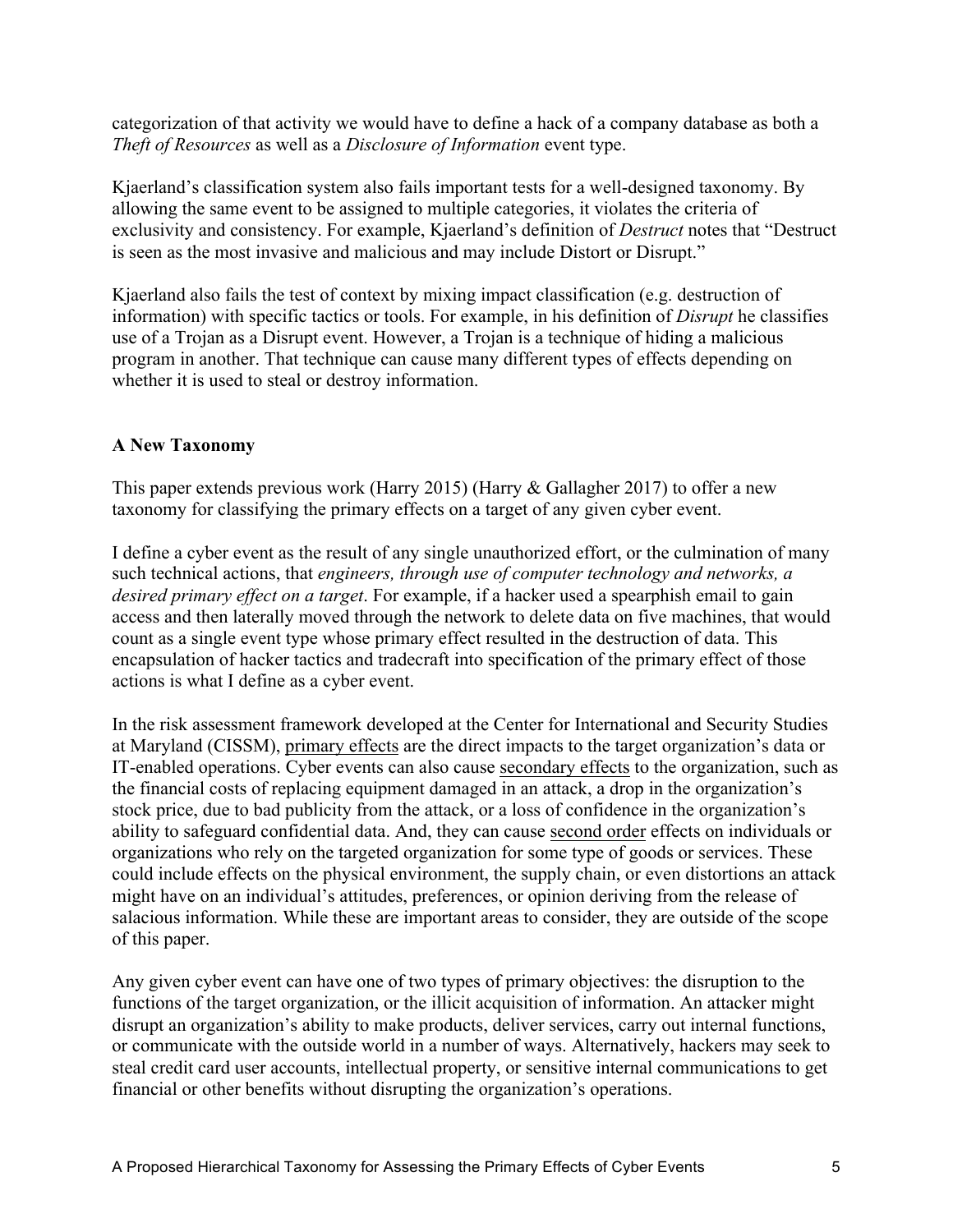

**Figure 1: Cyber Event Taxonomy** 

# **Disruptive Events**

A malicious actor may utilize multiple tactics that have wildly different disruptive effects depending on how an organization uses information technology to carry out its core functions. For example, an actor could delete data from one or more corporate networks, deploy ransomware, destroy physical equipment used to produce goods by manipulating Supervisory Control and Data Acquisition (SCADA) systems, prevent customers from reaching an organization's website, or deny access to a social media account.

Disruptive effects can be classified into five sub-categories depending on the part of an organization's IT infrastructure that is most seriously impacted, regardless of what tactic or techniques were used to accomplish that result. They are: Message Manipulation, External Denial of Service, Internal Denial of Service, Data Attack, and Physical Attack.

*Message Manipulation*. Any cyber event that interferes with a victim's ability to accurately present or communicate its "message" to its user or customer base is a Message Manipulation attack. These include the hijacking of social media accounts, such as Facebook or Twitter, or defacing a company website by replacing the legitimate site with pages supporting a political cause. For example, in 2015, ISIS affiliated hackers gained access to the YouTube and Twitter accounts for US CENTCOM. The hackers changed the password, posted threatening messages to U.S. Service members, and replaced graphics with ISIS imagery (Lamothe 2015). Similarly, in 2016, the website for the International Weightlifting Federation (IWF) was defaced after a controversial decision to disqualify an Iranian competitor (Cimpanu 2016). Both events used different tactics, but the primary effect on the targeted organization's ability to interact with its audience was the same.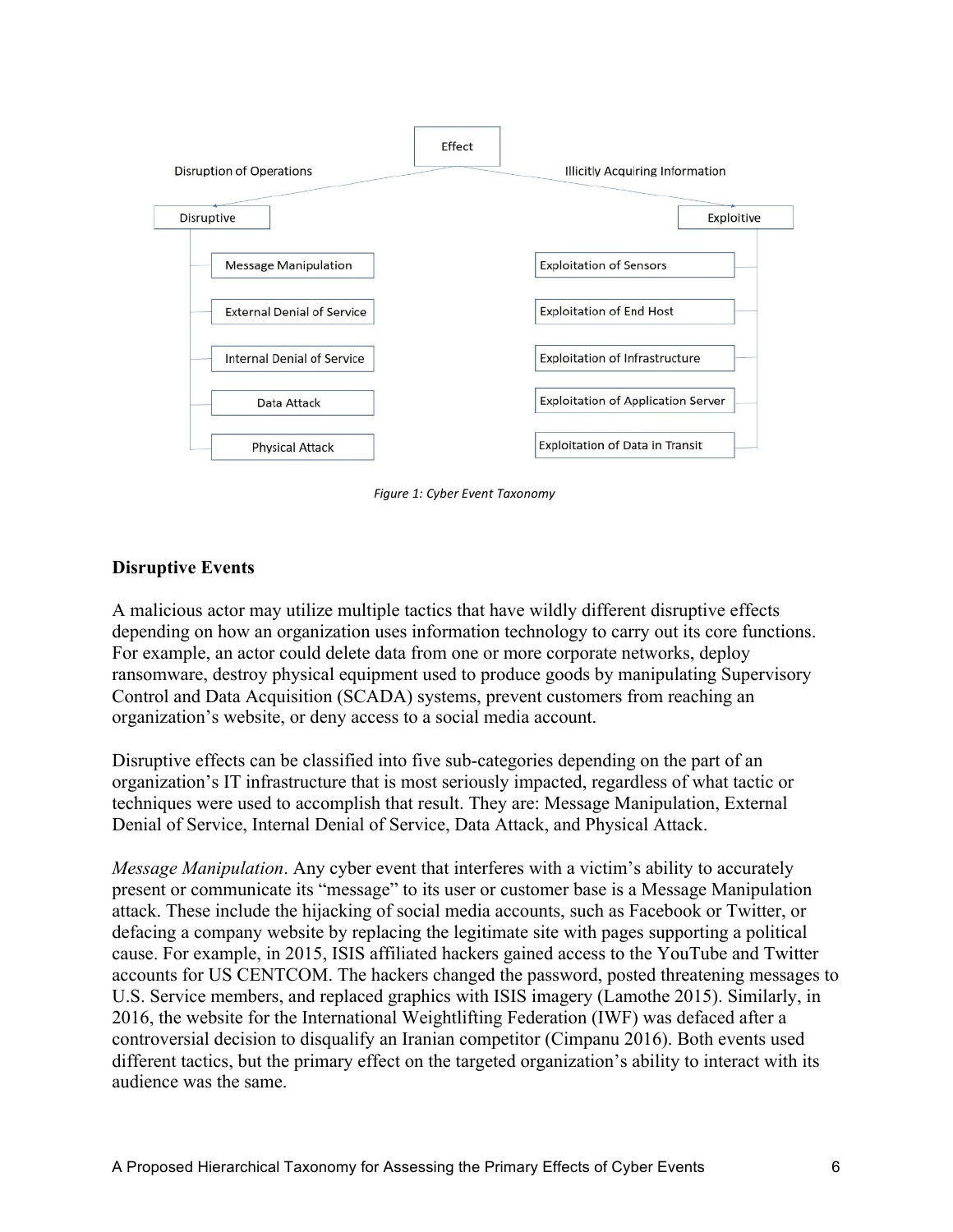*External Denial of Service*. If an attacker executes a cyber-attack from devices outside the target organization's network that degrades or denies the victim's ability to communicate with other systems, it is classified as an External Denial of Service event. For example, the 2016 Mirai botnet attack leveraged a compromised set of devices worldwide to overwhelm the DYN corporation with domain name look-up requests, causing a number of major internet platforms and services that rely on DYN's services to stop functioning for many hours (Woolf 2016). While there are many types of Distributed Denial of Service (DDoS) attacks (ICMP flood, SYN flood, ping of death, etc.), any of those techniques would produce outcomes that fit the External Denial of Service cyber event category.

*Internal Denial of Service*. When a cyber event executed from inside a victim's network degrades or denies access to other internal systems, it is an Internal Denial of Service attack. For instance, an attacker who had gained remote access to a router inside an organization's network could reset a core router to factory settings so that devices inside the network could no longer communicate with one another. The anti DDOS vendor Staminus apparently experienced such an internal denial of service attack in 2016. It issued a public statement that "*a rare event cascaded across multiple routers in a system-wide event, making our backbone unavailable." (Reza 2016).*  An attacker using malware installed on a file server to disrupt data sent and received between itself and a user workstation would achieve a similar effect.

*Data Attack*. Any cyber event that manipulates, destroys, or encrypts data in a victim's network is categorized as a Data Attack. Common techniques include the use of wiper viruses and ransomware. Using stolen administrative credentials to manipulate data and violate its integrity, such as changing grades in a university registrar's database would also fit this category. For example, in 2017 the mass deployment of the NotPeyta ransomware resulted in thousands of data attack cyber events against individuals as well as to small, medium, and large businesses, with one case costing the shipping firm Maersk over \$200 million (Matthews 2017).

*Physical Attack*. A cyber event that manipulates, degrades, or destroys physical systems is classified as a Physical Attack. Current techniques used to achieve this type of effect include the manipulation of Programable Logic Controllers (PLC) to open or close electrical breakers or utilize user passwords to access and change settings in a human machine interface to overheat a blast furnace, causing damage to physical equipment. For example, in the December 2015 cyberattack on a Ukrainian utility, a malicious actor accessed and manipulated the control interface to trip several breakers in power substations. This deenergized a portion of the electrical grid and tens of thousands of customers lost power for an extended period of time (Lee et al 2016).

## **Exploitive Events**

Some cyber events are designed to steal information rather than to disrupt operations. Hackers may be seeking customer data, intellectual property, classified national security information, or sensitive details about the organization itself. While the tactics or techniques used by malicious actors may change regularly, the location from which they get that information does not. I define five categories of an exploitive event below: Exploitation of Sensors, Exploitation of End Hosts,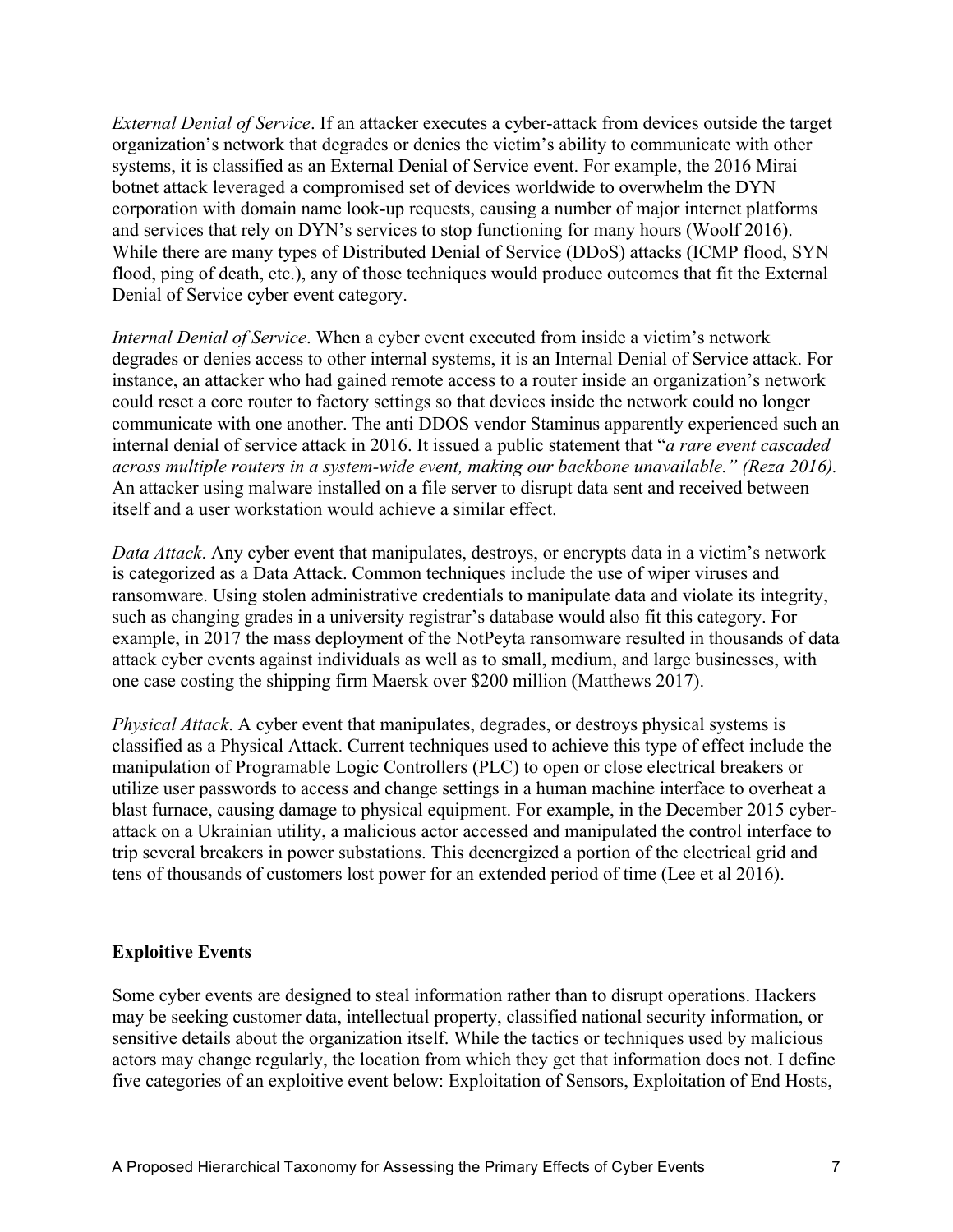Exploitation of Infrastructure, Exploitation of Application Servers, and Exploitation of Data in Transit.

*Exploitation of Sensors.* A cyber event that results in the loss of data from a peripheral device like a credit card reader, automobile, smart lightbulb, or a network-connected thermostat is categorized as an Exploitation of Sensor event. The attack on Eddie Bauer stores where hackers gained access to hundreds of Point of Sale machines and systematically stole credit card numbers from thousands of customers fits this category (Krebs 2016). Other examples include illicit acquisition of technical, customer, personal, or organizational data from CCTV cameras, smart TVs, or baby monitors.

*Exploitation of End Hosts*. Hackers often are interested in the data stored on user's desktop computers, laptops, or mobile devices. When data is stolen through illicit access to devices used directly by employees of an organization or by private individuals it is categorized as an Exploitation of End Host cyber event. Tactics used in this type of attack include sending a malicious link for a user to click or leveraging compromised user credentials to log in to an account.

*Exploitation of Network Infrastructure*. When data is compromised through direct access to networking equipment such as routers, switches, and modems, the attack is classified as an Exploitation of Network Infrastructure event. These types of events involve a hacker who, through use of an exploit or credential compromise, gains direct access to the underlying infrastructure. For example, a malicious actor who used a vulnerability in the CISCO IOS operating system to steal configuration information from an organization's core routing infrastructure would engineer an Exploitation Network Infrastructure cyber event.

*Exploitation of Application Server*. Malicious actors who, through misconfiguration or vulnerability, gain access to data contained in a server-side application (e.g. database) or on the server itself would generate an Exploitation of Application Server event. A hacker using a SQL injection to access millions of customer records or the direct access of an e-mail server with all organizational correspondence would fit into this category. For instance, the compromise of data in the Office of Personnel Management was the result of access by a malicious actor to a database hosted on a server (Koerner 2016). Stealing the data required several steps and months of work, but the event is classified by its ultimate outcome—loss of sensitive information from central servers hosting large database applications.

*Exploitation of Data in Transit*. Hackers who acquire data as it is being transmitted between devices cause Exploitation of Data in Transit events. Examples of this type of event include the acquisition of unencrypted data as it is sent from a PoS device to a database or moved from an end-user device through an unsecured wireless hotspot at a local coffee shop.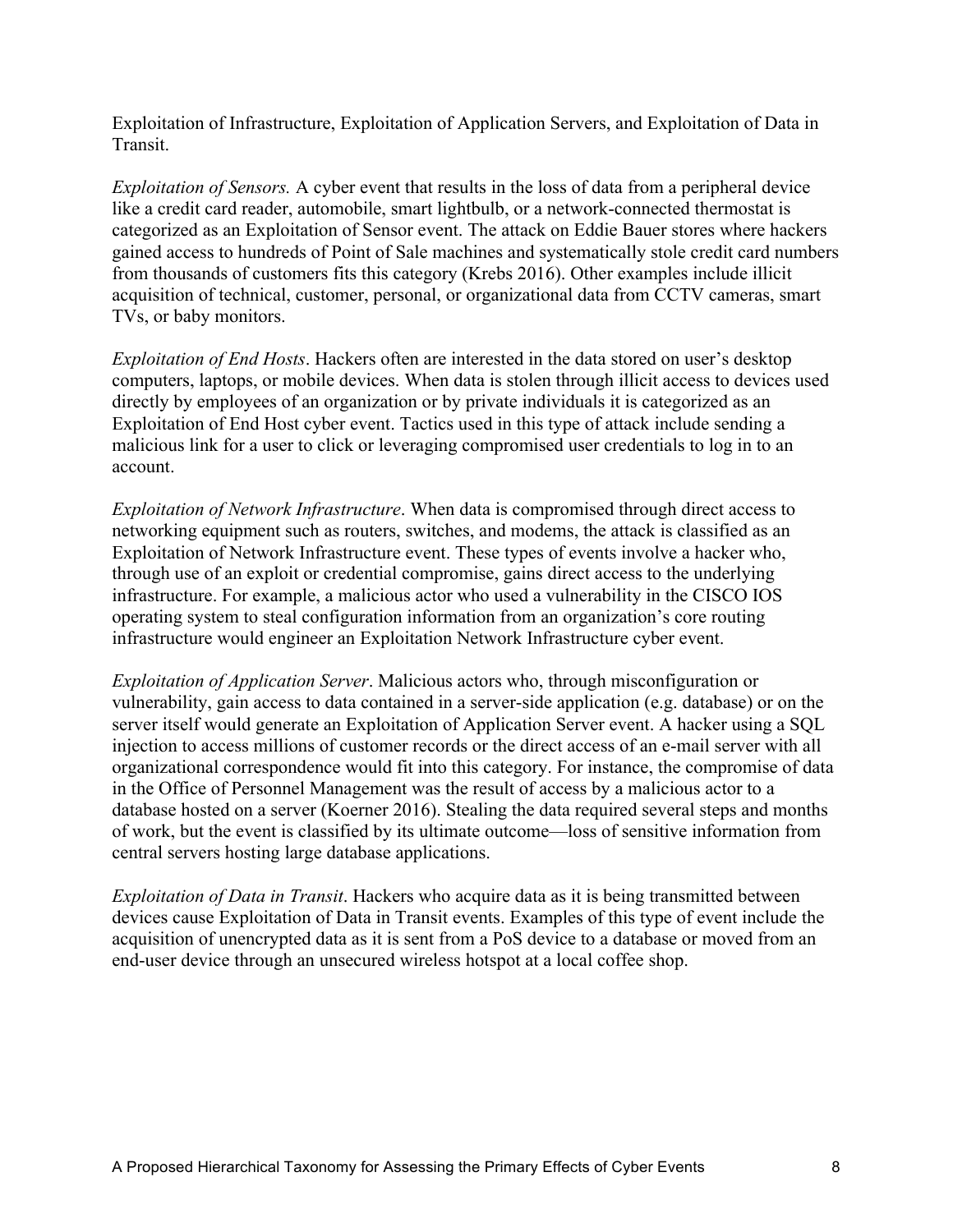# **Testing the Taxomony on Cyber Events 2014-2016**

The best way to assess how well this classification system meets the criteria for a well-defined taxonomy is to see whether it can be easily and unambiguously used to categorize all the events in an extensive data set.

Unfortunately, there are no public datasets of cyber attacks that include a variety of cyber events with a range of both exploitive and disruptive effects. Most public data repositories focus on some types of events to the exclusion of others. The Privacy Rights Clearinghouse, for example, has a dataset focused on domestic exploitive attacks, while the blog H-zone.org has a dataset focused on website defacement attacks (a subset of Message Manipulation). Other datasets are on privately maintained blogs and webpages. Some do not use a repeatable process to classify or categorize by sector thereby limiting the range of analysis that can be applied. Others are compiled from proprietary data or are only available for a steep fee.

To create a dataset that had the information needed to test the CISSM taxonomy, the author used systematic web searches to identify cyber events that could be characterized by their effects. Initial searches for generalized references to cyber attacks yielded 3,355 possible events that were referenced by blogs, security vendor portals, or other English-language news sources from January 2014 through December 2016.

Of the initial 3,355 candidate cyber events initially discovered, 2,431 were included in the dataset (72%). Media reports about 909 of the candidate events were broad discussions of malware campaigns or generalized discussions about threat actor plans and tactics. These were excluded because they did not provide information on the primary effect to a specific victim. Media reports about an additional 15 events specifically spoke to the tactics used by the threat actor independent of the effect to the primary victim, so they were also discarded. For example, one source discussed the use of compromised Amazon Web services credentials to access a system but did not talk about what types of actions took place once in the target network.

In complex cases where the victim suffered multiple effects (e.g. website defacement and DDoS), the dataset counts each effect as a separate, but overlapping, event registered to the victim. Cyber events were coded to include date, event type, organization type (using the North American Industrial Classification System (NAICS), a description of the event, and a link to the source.

This dataset is not an exhaustive accounting of all cyber events during this period. It only includes events for which there was a direct news source that was verifiable and that provided some insight into the methods of the attack. The true population of malign cyber activity is unknown because some significant events are kept secret and many other cyber incidents are too trivial to warrant media attention. Nevertheless, this dataset includes a large enough number of events for it to be useful for testing the taxonomy and making rough generalizations about relative frequencies of different types of events in different sectors.

As discussed earlier, a well-designed taxonomy should, among other things, account for all the items to be classified, clearly differentiate among categories, ensure that each item has a unique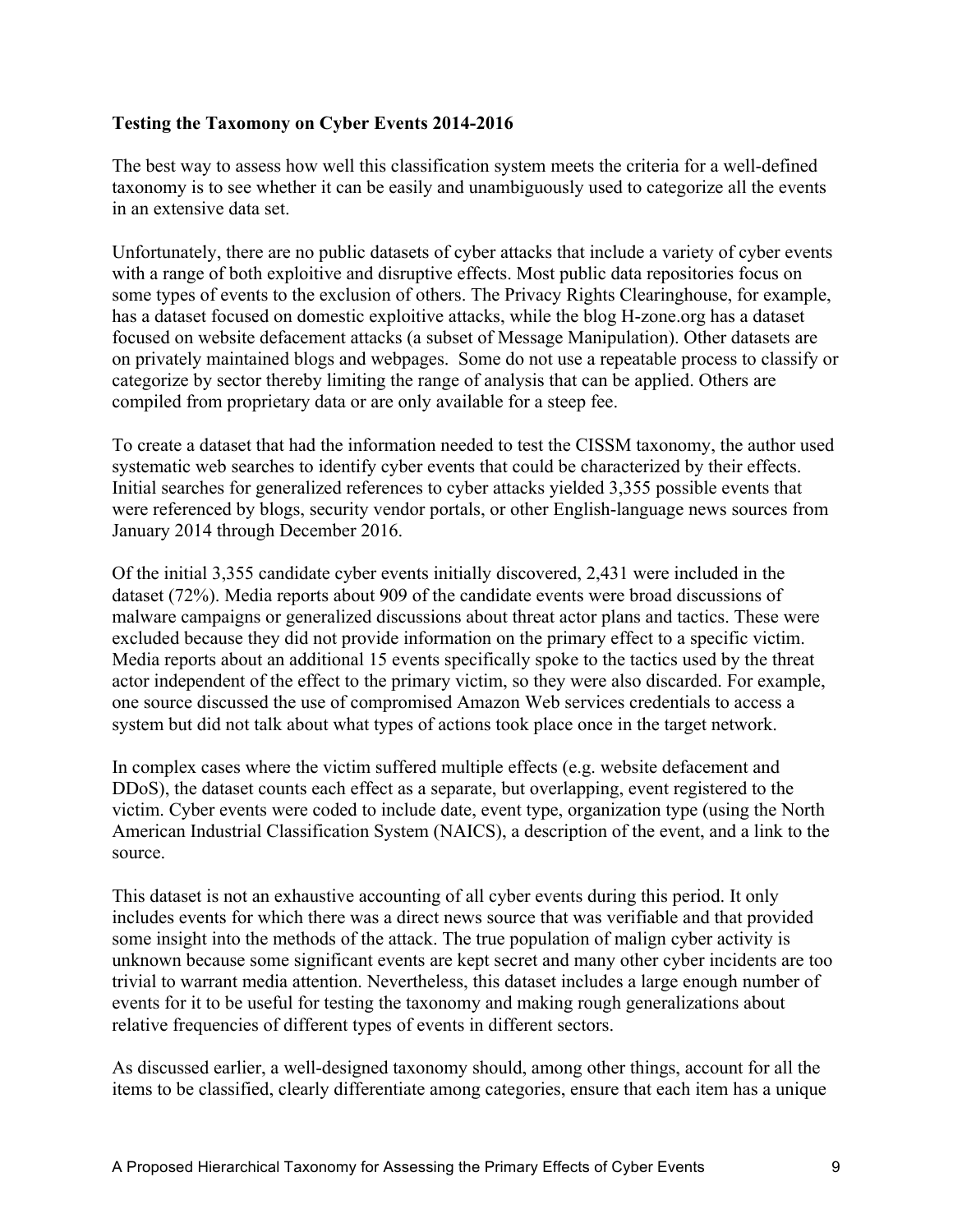classification, and have clear rules that can be consistently applied. The CISSM cyber event taxomony easily passed each test.

Each of the 2,431 events in the dataset could be coded as either Exploitive or Disruptive and assigned to one of ten effect-based sub-categories in the CISSM taxonomy. This fulfills the exhaustiveness requirement. Treating complex attacks in which multiple effects were achieved by the hacker as a set of separate but overlapping events made it possible to apply the taxonomy in a consistent manner, to differentiate between categories of effect, and to maintain clear differentiation between the categorized effects. This analysis did not assess the taxonomy's currency, ascertainability, or affinity, because these standards should be judged by individual users rather than the creator of the taxonomy.

Many cyber classification systems run into the same three major problems: Their inability to distinguish between tactics and effects; their difficulty remaining relevant as threat actors change and hacking techniques evolve; and their applicability to some types of IT systems, but not others. The CISSM taxonomy disentangles stable categories of effects from the rapidly advancing tactics employed by an ever-changing set of state and non-state hackers in a way that can be applied to all IT systems in use today or envisioned for the future.

# **Using the Taxonomy to Analyze Cyber Events**

Categorizing cyber events according to their effects rather than treating them as an indistinguishable, but ever increasing, mass of "cyberattacks" yields a number of useful insights. Of the 2,431 cyber events during the three-year period reviewed, over 70 percent (1,700) were exploitive, whereas 30 percent (725) were disruptive. This ratio appears to relatively stable when examining events on a yearly basis, too. Of the 633 events recorded in 2014, 67 percent (423) were exploitive, and 33 percent (210) were disruptive. Of the 843 cyber events in 2015, 67 percent (563) were exploitive and 33 percent (280) were disruptive. And of the 955 events recorded in 2016, 75 percent (714) were exploitive events, compared with 25 percent (241) that were disruptive.

Of the 1,700 exploitative events, the two most common sub-categories are Exploitation of Application Server events and Exploitation of End Host events. Ninety percent of all exploitive events in the dataset fall into one of these two categories. This reflects the current popularity of SQL injection attacks against web applications, and the heavy use of spearphising campaigns against end users.

A much smaller percentage of exploitative attacks fall into the other three categories, most likely because these types of events often require internal access, are inherently more difficult to pull off, are not as well monitored, or are not as well publicized. Exploitation of Sensor events represent only 5 percent of the exploitive events sample, probably because the value of data from many of the devices in this category, like smart thermostats and baby monitors, might not be as large as records from other sources. Whereas a ready market exists on the Dark Web for customer data stolen from POS devices, most types of sensor data will not be of broad interest.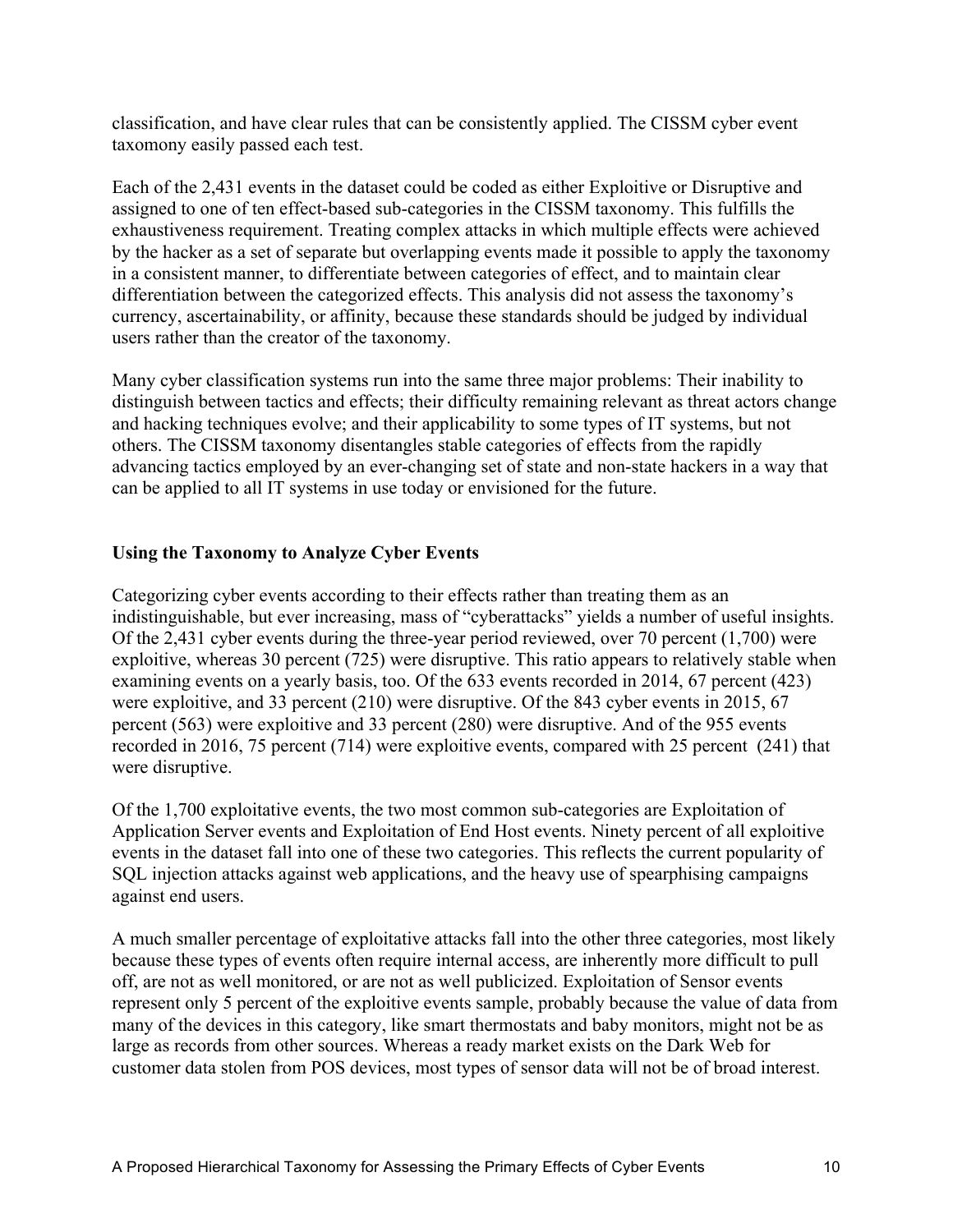The remaining 5 percent (90) of cyber events were divided between Exploitation of Network Infrastructure (70 events) and Exploitation of Data in Transit (20 events). These events often reflected the efforts of more skilled hackers who can leverage toeholds in networks to expand internal access and acquire information either from network infrastructure such as file shares or from unencrypted data passed internally through the network.

The 725 disruptive cyber events in the dataset follow a similar pattern with most activity falling into categories that are generally less problematic. Ninety-six percent of all disruptive events are either Message Manipulation (60 percent, 433) or External Denial of Service (36 percent, 263) events. This events reflect efforts by malign actors using less sophisticated techniques to deface websites that are vulnerable to external access and manipulation, weak passwords surrounding social media accounts, or high levels of DDoS activity applied by actors against identified targets.

The remaining 5 percent (29 events), are split between Internal Denial of Service (2 percent, 11 events), Data Attack (2 percent, 14 events), or Physical Attack (1 percent, 4 events). These types of events involved internal networks, so they required more sophisticated access techniques or malware leveraged to engineer the intended disruptive effects.

#### **Sector Analysis for Cyber Events**

While looking at a general breakdown of cyber event type is useful, further analysis by sector reveals interesting variation of effect between industries. To conduct this analysis, the author coded the 2,431 cyber events collected using the North American Industrial Classification System (NAICS), a hierarchical classification system commonly used by the U.S. government and industry to collect, analyze, and publish information on the U.S. economy. The data set likely reflects over or under sampling in some industries and event types with specific state and federal laws requiring the publication of cyberattacks with others not requiring the same notification. For example, the State of Maryland's Personal Information Protection Act imposes a 45-day notification requirement for businesses to notify residents when their personal data has been compromised, yet there is no such requirement when a business' website has been defaced.

An analysis of cyber event activity by sector reveals three interesting themes. First, while



Figure 2: Share of all Cyber Events by Sector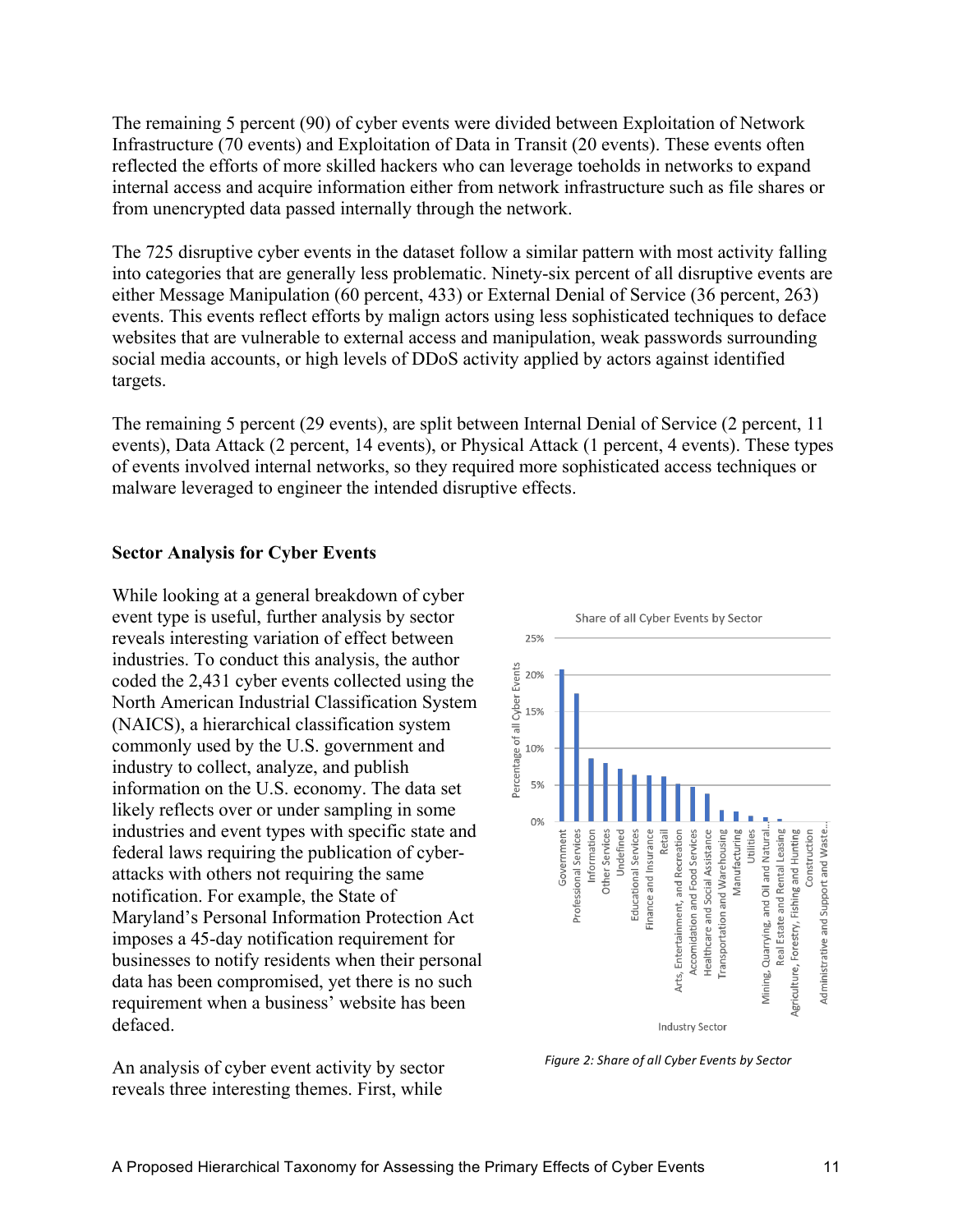most industry sectors are represented in the data, some appear to be targeted by malicious actors more frequently. Second, the distribution between exploitive and disruptive event types varies by sector, with some sector's distribution diverging significantly from the overall average. Finally, industrial sectors experience a range of event types, with some industries experiencing very specific categories of effect while others being targeted for a broad range of effects.

In Figure 2, the level of cyber event activity in different sectors is ranked into three tiers—High, medium, and low—to identify which sectors are currently most prone to the types of cyberattacks that make it into the public record. Sectors that experience more than 15 percent of all cyber events in our dataset fit into the highest tier. Government services and professional services fall into this category; together, they account for 38 percent of all events recorded.

Medium-activity sectors include those that see at least 3.8 percent, but less than 15 percent, of the events in the full dataset. Sectors falling into this tier include information services, education, healthcare, finance, retail, entertainment, and accommodation services. The nine sectors in this category experienced approximately 56.7 percent of the total number of cyber events, suggesting that a larger breadth of industries is affected by significant numbers of cyber events.

The lowest activity tier includes sectors that had fewer than 3.8 percent of the total events. This tier includes traditional industries that are less dependent on information technology than other sectors of the modern economy, such as agriculture, mining, real estate, and construction. Two sectors considered critical infrastructure—transportation and utilities—also fell into this tier.

In addition to the frequency of event activity, the nature of those effects is also an important factor in assessing risk to specific sectors. In Figure 3, the percentage of total cyber events characterized as exploitive is plotted versus the percentage that are disruptive in nature. Only the ten sectors with the highest frequencies of cyber events are represented in the figure, as many of the low tier sectors have too few observations to draw meaningful conclusions.



Figure 3: Exploitive vs Disruptive as a Share of Total Events for Top 10 Industry Sectors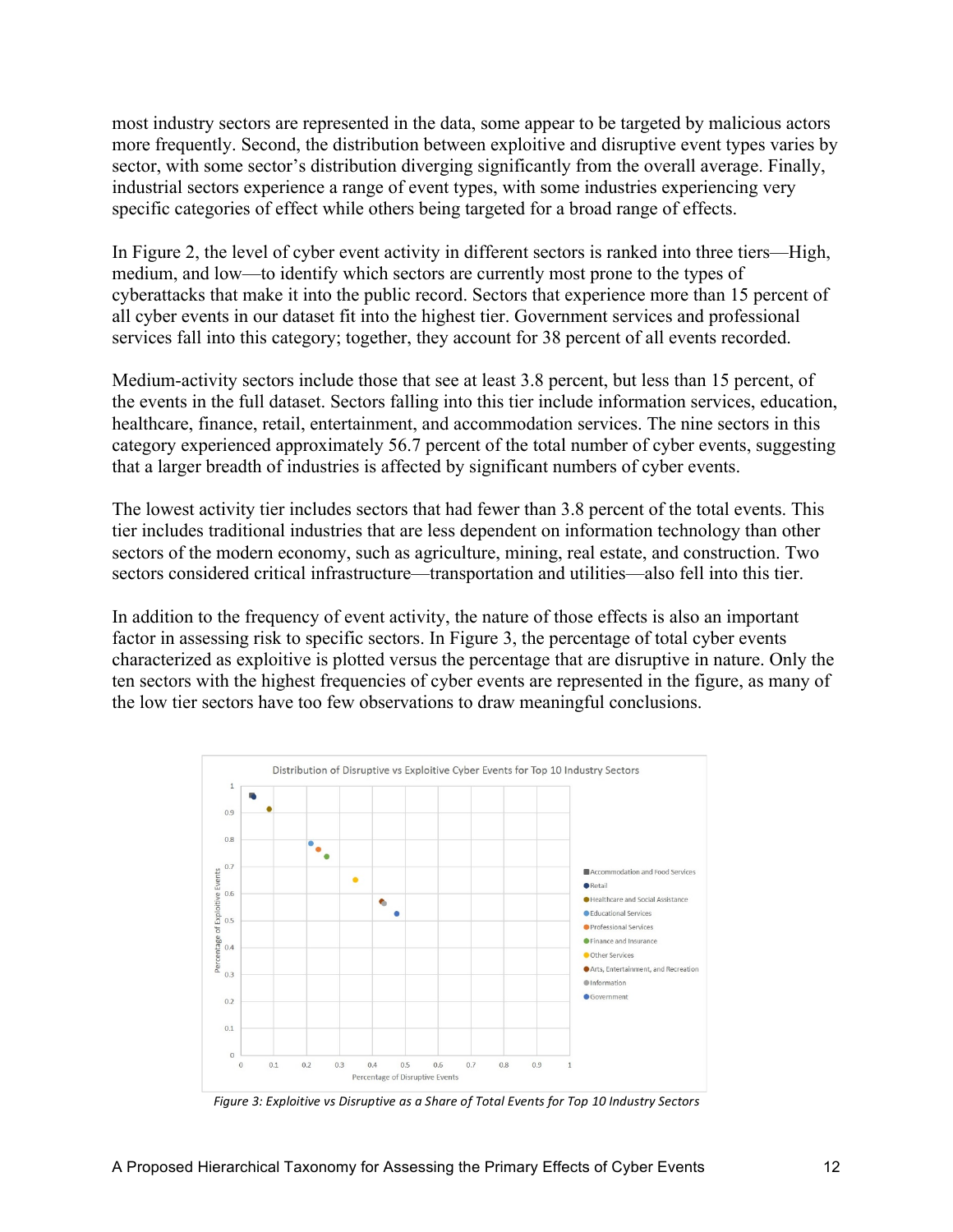Among the industries that are represented, there appears to be significant differences in the relative frequencies of exploitative versus disruptive events. For instance, the Retail and Accommodation and Food Services sectors predominately experience exploitation events (>95 percent Exploitive) whereas the Government Services sector faces a broader mix of exploitation and disruptive events (53 percent Exploitive, 47 percent Disruptive).

The only sectoral category where the relative frequency of exploitative and disruptive events is roughly the same as in the entire data set (70 percent Exploitive, 30 percent Disruptive) is the "other" category. The relative frequency within most sectors is significantly different from the average distribution. This highlights the importance of assessing risks on a per industry basis instead of applying general guidance about what types of cyber events are most common.

Lastly, the categories of cyber events are also found to vary between sectors. Table 1 highlights all cyber events, by share, drawing out some interesting differences. For example, while Accommodation and Food Services represent only 4.8 percent of all cyber events in the dataset, that sector accounts for over 36 percent of all Exploitation of Sensor events, well above the average rate of 3.8 percent. This observation draws attention to the heavy targeting by hackers of PoS devices used by fast food restaurants and hotels. The same sector is under-represented for Message Manipulation events. Only 3.4 percent of the events it experienced fell in this category, compared to the average of 17.9 percent for all sectors.

Differences between sectors in the frequencies of different types of cyber events likely reflect differences in attacker motivations, vulnerabilities, and benefits that can be obtained through different types of exploitation of data disruption of key organizational services. For example, Government Services suffers more Message Manipulation and External Denial of Service event types, whereas it does not see many Application Server events. A review of specific incidents in the dataset reveals a large number of attacks against websites aimed at promoting a political message. These attacks are often exploiting misconfigurations and can be automated thereby promoting larger numbers of events, whereas exploitation of applications might not occur as often if the information exploited requires greater effort by the hacker to achieve their goals.

## **Conclusion**

Having an easy-to-use taxonomy that provides an exclusive, exhaustive, and consistent way to differentiate the primary effects of cyber activity will help organizational leaders and policy makers have more sophisticated discussions about the different types of threats they face, and the appropriate risk mitigation strategies. The taxonomy presented in this paper and the analysis of three years of publicized cyber event data highlights variance in scale, effects, and method. Differences in the types of disruptive or exploitive attacks directly inform organizational leaders on both the range as well as concentration of effects they might face. By disentangling tactics from effect this classification provides a first step in creating a framework by which organizational leaders can categorize and assess the most consequential forms of cyber attack they might face. Additional work to measure the impact of specific attacks would allow organizations and governments to adequately plan for the types of threats they are most likely to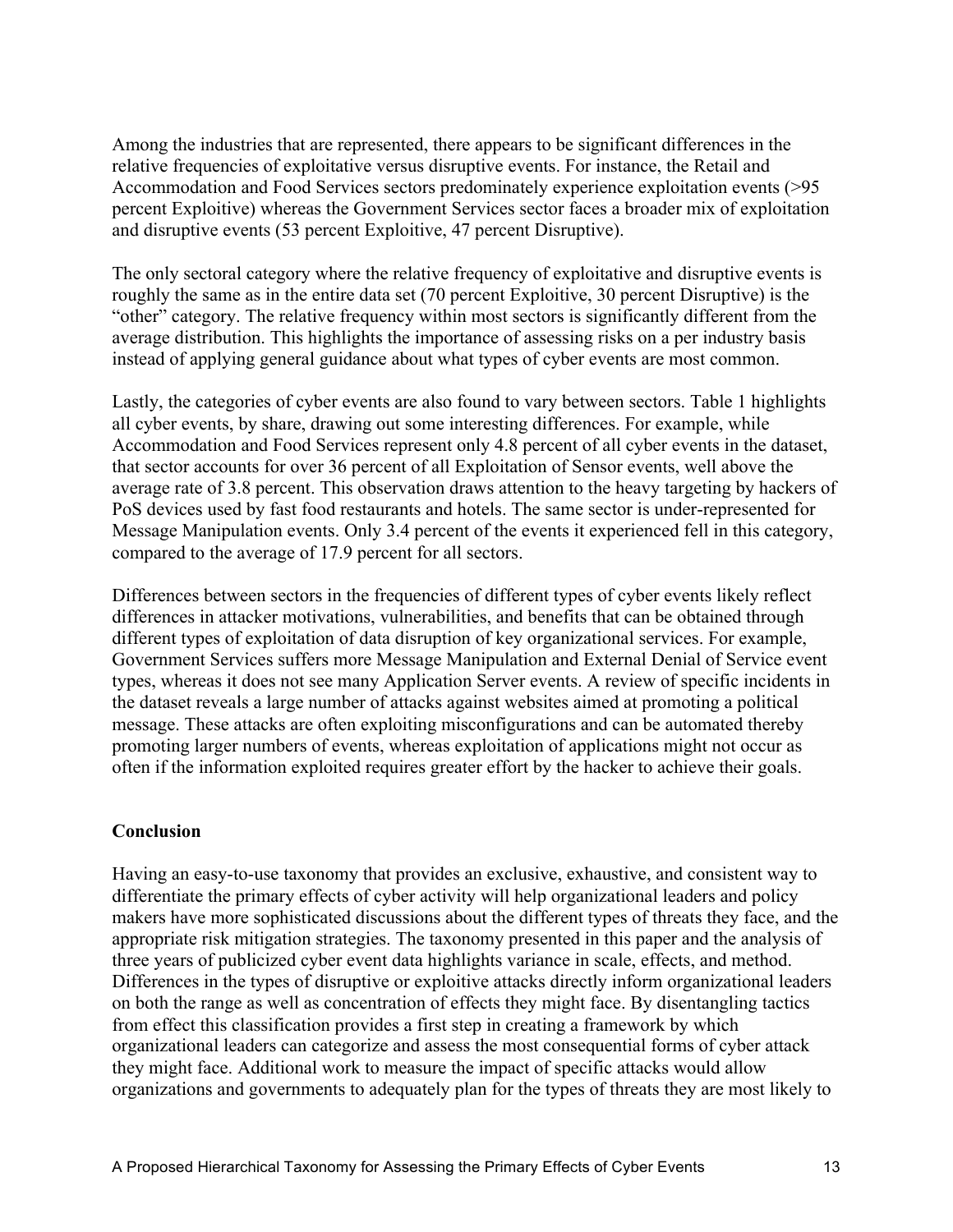face, and invest in the technology, training, and processes needed to defend against the most consequential forms of attack.

Understanding the variation of effect by industry allows organizational leaders to be more focused on defensive strategies, resiliency measures, or training programs that address specific effects they are likely to face, rather than interpreting vague guidance by experts or by purchasing technical solutions that might not be as useful for the threats they face.

#### **About the author**

Charles Harry is a senior leader, practitioner, and researcher with over 20 years of experience in intelligence and cyber operations. Dr. Harry is the Director of Operations at the Maryland Global Initiative in Cybersecurity (MaGIC), an Associate Research Professor in the School of Public Policy, and a Senior Research Associate at CISSM.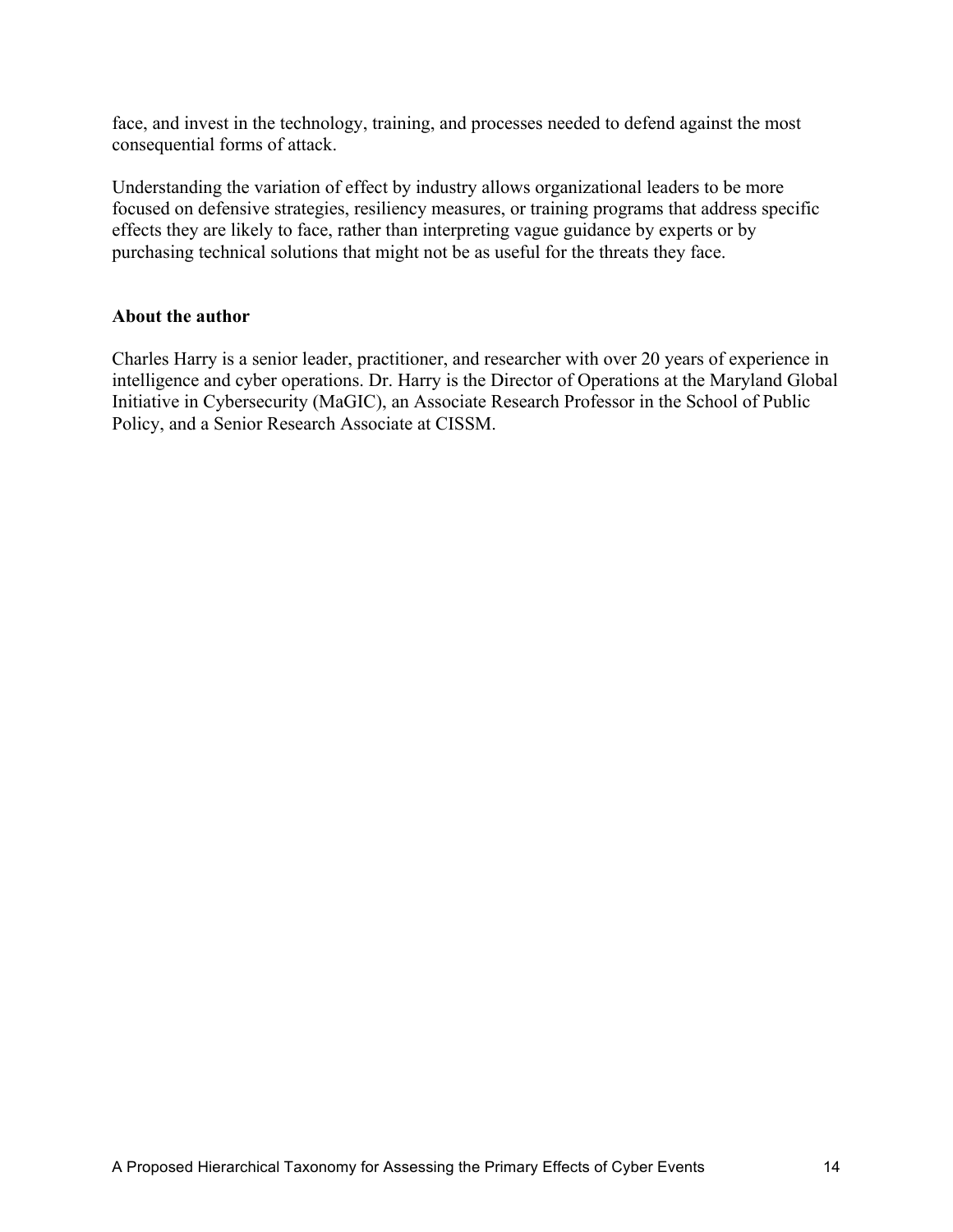| Sector                                                   | <b>Observations</b> | Message<br>Manipulation | External<br>Denial of<br>Service | Internal<br>Denial of<br>Service | <b>Data Attack</b> | Physical<br>Attack |       |       | Exploitation<br>Exploitation Exploitation of Network<br>of Sensors of End Hosts Infrastructure | Exploitation<br>of<br>Server | Application Exploitation of Share of all<br>Data in Transit | <b>Events</b> |
|----------------------------------------------------------|---------------------|-------------------------|----------------------------------|----------------------------------|--------------------|--------------------|-------|-------|------------------------------------------------------------------------------------------------|------------------------------|-------------------------------------------------------------|---------------|
| Agriculture, Forestry, Fishing and                       |                     |                         |                                  |                                  |                    |                    |       |       |                                                                                                |                              |                                                             |               |
| Hunting                                                  | $\overline{2}$      | 0.0%                    | 0.0%                             | 0.0%                             | 0.0%               | 0.0%               | 0.0%  | 0.0%  | 50.0%                                                                                          | 50.0%                        | 0.0%                                                        | 0.1%          |
| Mining, Quarrying, and Oil and<br>Natural Gas            | 15                  | 13.3%                   | 0.0%                             | 0.0%                             | 0.0%               | 0.0%               | 0.0%  | 40.0% | 13.3%                                                                                          | 26.7%                        | 6.7%                                                        | 0.6%          |
| <b>Utilities</b>                                         | 19                  | 10.5%                   | 0.0%                             | 0.0%                             | 15.8%              | 5.3%               | 0.0%  | 21.1% | 5.3%                                                                                           | 36.8%                        | 5.3%                                                        | 0.8%          |
| Construction                                             | 1                   | 0.0%                    | 0.0%                             | 0.0%                             | 0.0%               | 0.0%               | 0.0%  | 0.0%  | 0.0%                                                                                           | 100.0%                       | 0.0%                                                        | 0.0%          |
| Manufacturing                                            | 34                  | 20.6%                   | 0.0%                             | 0.0%                             | 0.0%               | 0.0%               | 0.0%  | 20.6% | 5.9%                                                                                           | 52.9%                        | 0.0%                                                        | 1.4%          |
| Retail                                                   | 151                 | 2.0%                    | 2.0%                             | 0.0%                             | 0.0%               | 0.0%               | 12.6% | 2.6%  | 1.3%                                                                                           | 78.8%                        | 0.7%                                                        | 6.2%          |
| <b>Transportation and Warehousing</b>                    | 39                  | 30.8%                   | 10.3%                            | 0.0%                             | 2.6%               | 0.0%               | 7.7%  | 12.8% | 5.1%                                                                                           | 30.8%                        | 0.0%                                                        | 1.6%          |
| Information                                              | 209                 | 23.4%                   | 17.7%                            | 1.4%                             | 0.5%               | 0.5%               | 0.5%  | 13.9% | 2.4%                                                                                           | 38.8%                        | 1.0%                                                        | 8.6%          |
| Finance and Insurance                                    | 153                 | 3.9%                    | 20.9%                            | 1.3%                             | 0.0%               | 0.0%               | 2.6%  | 20.3% | 4.6%                                                                                           | 45.1%                        | 1.3%                                                        | 6.3%          |
| Real Estate and Rental Leasing                           | 11                  | 36.4%                   | 18.2%                            | 0.0%                             | 0.0%               | 0.0%               | 0.0%  | 9.1%  | 0.0%                                                                                           | 36.4%                        | 0.0%                                                        | 0.5%          |
| Professional Services                                    | 424                 | 10.1%                   | 13.0%                            | 0.2%                             | 0.2%               | 0.0%               | 1.9%  | 11.1% | 3.1%                                                                                           | 59.7%                        | 0.7%                                                        | 17.4%         |
| Administrative and Support and<br><b>Waste Mangement</b> | 1                   | 0.0%                    | 0.0%                             | 0.0%                             | 0.0%               | 0.0%               | 0.0%  | 0.0%  | 0.0%                                                                                           | 100.0%                       | 0.0%                                                        | 0.0%          |
| <b>Educational Services</b>                              | 155                 | 16.8%                   | 3.9%                             | 0.0%                             | 0.6%               | 0.0%               | 0.6%  | 20.0% | 1.9%                                                                                           | 56.1%                        | 0.0%                                                        | 6.4%          |
| Healthcare and Social Assistance                         | 93                  | 3.2%                    | 3.2%                             | 0.0%                             | 2.2%               | 0.0%               | 2.2%  | 26.9% | 2.2%                                                                                           | 60.2%                        | 0.0%                                                        | 3.8%          |
| Arts, Entertainment, and<br>Recreation                   | 126                 | 31.7%                   | 11.1%                            | 0.0%                             | 0.0%               | 0.0%               | 0.8%  | 19.8% | 0.0%                                                                                           | 36.5%                        | 0.0%                                                        | 5.2%          |
| <b>Accomidation and Food Services</b>                    | 117                 | 3.4%                    | 0.0%                             | 0.0%                             | 0.0%               | 0.0%               | 36.8% | 8.5%  | 1.7%                                                                                           | 49.6%                        | 0.0%                                                        | 4.8%          |
| Other Services                                           | 195                 | 24.6%                   | 9.7%                             | 0.5%                             | 0.0%               | 0.0%               | 2.1%  | 15.9% | 0.5%                                                                                           | 45.6%                        | 1.0%                                                        | 8.0%          |
| Government                                               | 504                 | 30.4%                   | 15.5%                            | 0.6%                             | 0.6%               | 0.4%               | 0.6%  | 22.4% | 2.8%                                                                                           | 26.0%                        | 0.8%                                                        | 20.7%         |
| Undefined                                                | 182                 | 17.6%                   | 5.7%                             | 0.6%                             | 1.1%               | 0.0%               | 2.3%  | 29.0% | 7.4%                                                                                           | 34.1%                        | 2.3%                                                        | 7.5%          |
| <b>All Industries</b>                                    | 2431                | 17.8%                   | 10.8%                            | 0.5%                             | 0.6%               | 0.2%               | 3.8%  | 17.3% | 2.9%                                                                                           | 45.1%                        | 0.8%                                                        | 100%          |

*Table 1: Cyber Events by Type and Industry Sector*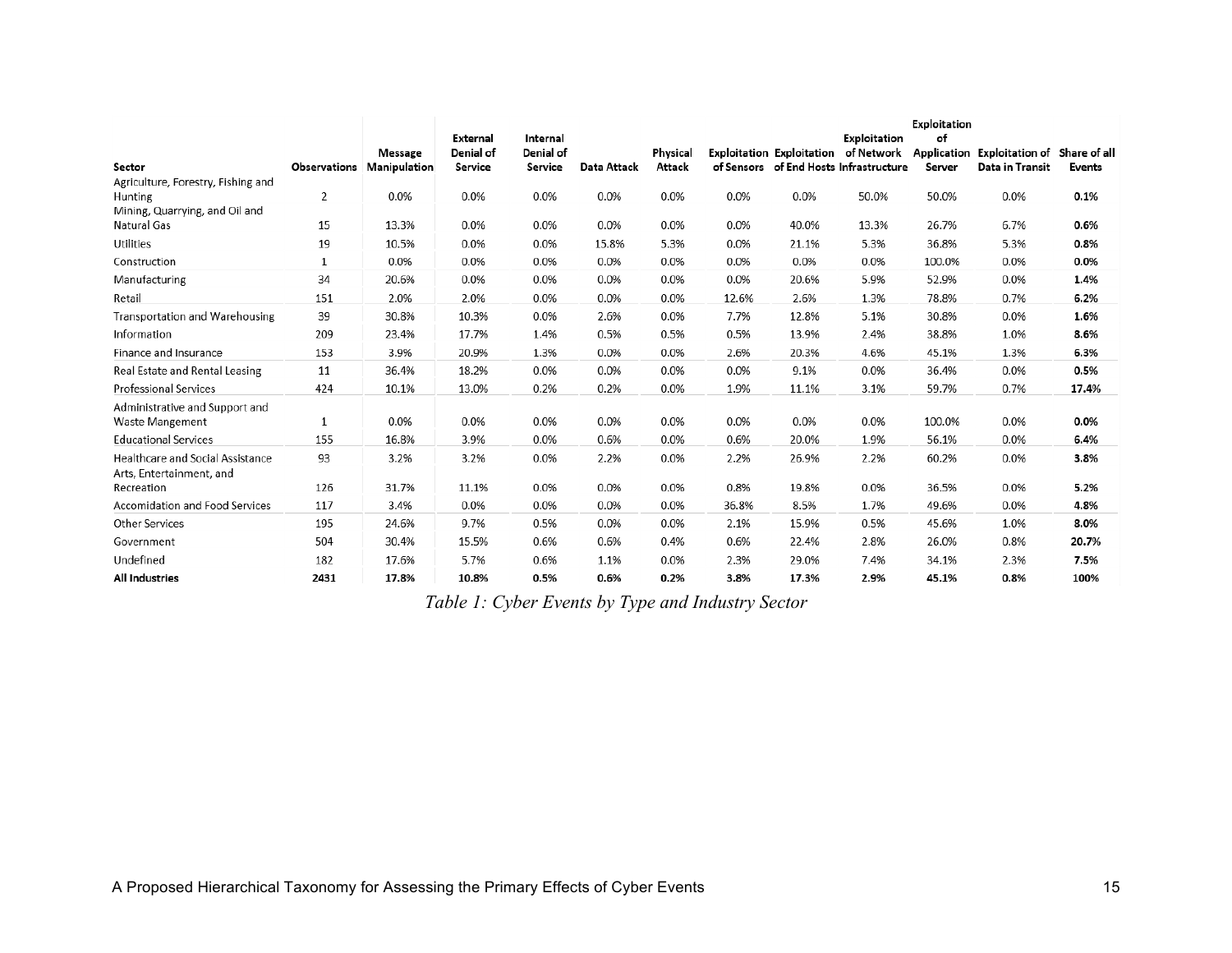# **References**

Bedford, D. (2013) "Evaluating Classification Schema and Classification Decisions". *Bulletin of the American Society for Information Science & Technology*, Vol. 39 Issue 2, p13-21

Cimpanu C. (2016) "Iranian Hacker Defaces IWF Website Following Controversial Rio Olympics Decision" Softpedia News http://news.softpedia.com/news/iranian-hackers-defaceiwf-website-following-controversial-rio-olympics-decision-507436.shtml

Choo, K. (2011). "The cyber threat landscape: Challenges and future research directions" *Computers & Security, 30*(8), 719-731. doi: http://dx.doi.org/10.1016/j.cose.2011.08.004

de Bruijne, M., van Eeten M., Ganan, C., Pieters, W. (2017). "Towards a New Cyber Threat actor Topology: A Hybrid Method for the NCSC Cyber Security Assessment" Delft University of Technology https://www.wodc.nl/binaries/2740\_Volledige\_Tekst\_tcm28-273243.pdf

Filipkowski, W. (2008). "Cyber Laundering: An Analysis of Typology and Techniques" *International Journal of Criminal Justice Sciences, Vol 3*, pgs 15-27

Gruschka, N., & Jensen, M. (2010). "Attack Surfaces: A Taxonomy for Attacks on Cloud Services" Paper presented at the IEEE CLOUD

Hansman, S., Hunt R., (2005) "A taxonomy of network and computer attacks". *Computers and Security,* Vo.l 24 Issue 1, p 31-43

Harry, C. (2015) "A Framework for Characterizing Disruptive Cyber Activity and Assessing its Impact", Working Paper, Center for International and Security Studies at Maryland (CISSM), University of Maryland

Harry C. & Gallagher N. (2017) "Categorizing and Assessing Severity of Disruptive Cyber Events" Policy Brief, Center for International and Security Studies at Maryland (CISSM), University of Maryland

Howard, J. and Longstaff, T. (1998) "A Common Language for Computer Security Incidents," Technical Report, Sandia National Laboratories

Jiankun H., Hemanshu R., and Song G. (2014) "Taxonomy of Attacks for Agent-Based Smart Grids" IEEE Transactions on Parallel and Distributed Systems, Vol 25, No 7

Kjaerland, M., (2005) "A taxonomy and comparison of computer security incidents from the commercial and government sectors". Computers and Security, Vol 25 pgs 522–538.

Kjaerland M. (2005) "A classification of computer security incidents based on reported attack data" *Journal of Investigative Psychology and Offender Profiling*. Vol 2, Issue 2 pgs 69-146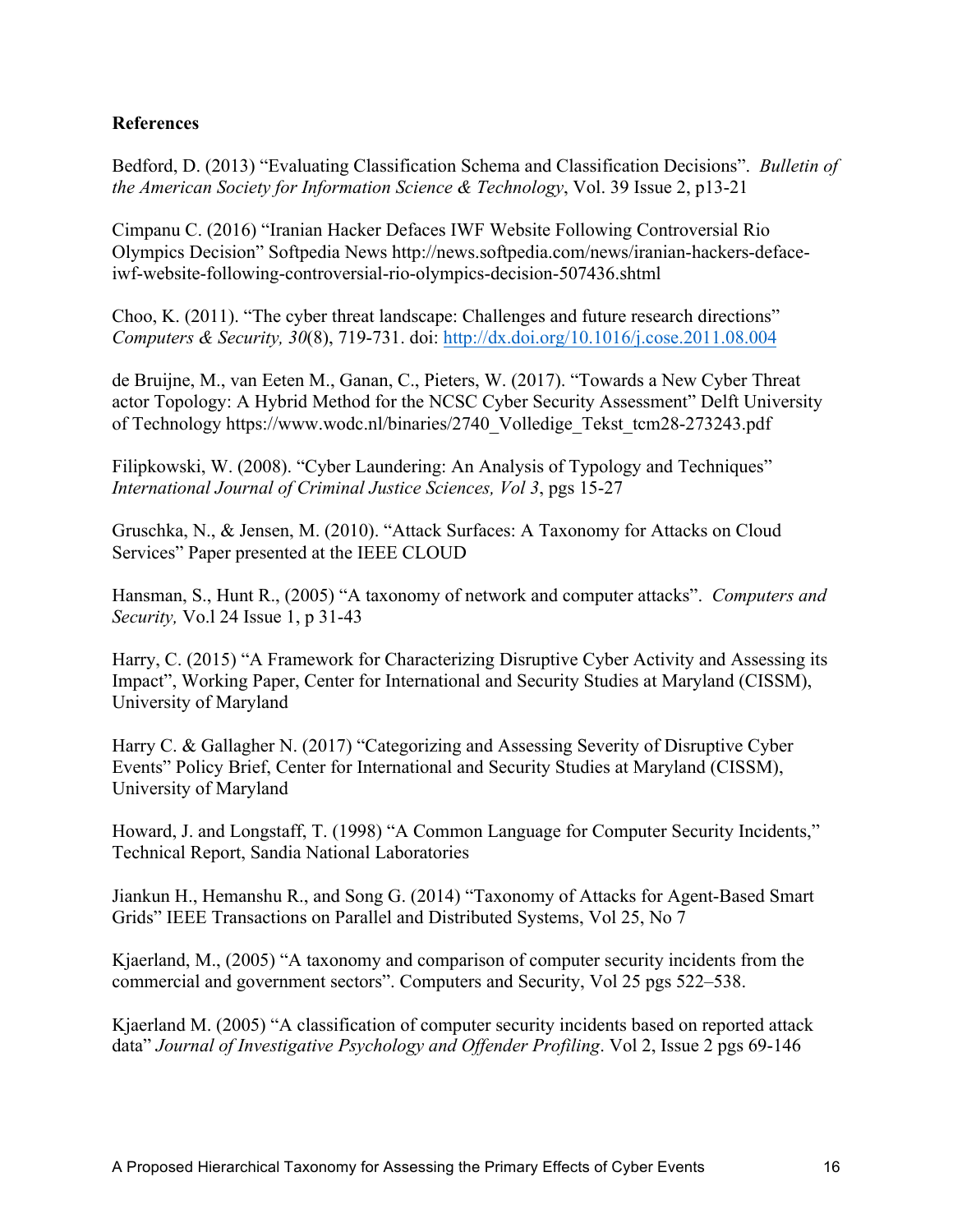Koerner, B. (2016) "Inside the Cyberattack that Shocked the US Government", Wired, October 2016. https://www.wired.com/2016/10/inside-cyberattack-shocked-us-government/

Krebs, B. (2016) "Malware Infected All Eddie Bauer Stores in US and Canada", *Krebs on Security*, https://krebsonsecurity.com/2016/08/malware-infected-all-eddie-bauer-stores-in-u-scanada/

Lamothe, D "U.S military social media accounts apparently hacked by Islamic State sympathizers" , http://www.washingtonpost.com/news/checkpoint/wp/2015/01/12/centcomtwitter-account-apparently-hacked-by-islamic-statesympathizers/, Washington Post, January 2015.

Lee, R., Assante, M., Conway, T. (2016) "Analysis of the Cyber Attack on the Ukrainian Power Grid", *Sans Institute*,. https://ics.sans.org/media/E-ISAC\_SANS\_Ukraine\_DUC\_5.pdf

Lough, D. (2001) "A Taxonomy of Computer Attacks with Applications to Wireless Networks," PhD thesis, Virginia Polytechnic Institute and State University

Matthews, L. (2017) "NotPeyta Ransomware Attack Cost Shipping Giant Maersk Over \$200 Million", *Forbes* https://www.forbes.com/sites/leemathews/2017/08/16/notpetya-ransomwareattack-cost-shipping-giant-maersk-over-200-million/#40970b504f9a

Mirkovic, J., and Reiher, P. (2004) "A taxonomy of DDoS attack and DDoS defense mechanisms" *SIGCOMM Comput. Commun. Rev., Vol 34*(2), pgs 39-53

Ranganathan, S. R. (1957). *Prolegomena to library classification.* London: The Library Association

Rege-Patwardan, A. (2009). "Cybercrimes against critical infrastructures: a study of online criminal organization and techniques". *Criminal Justice Studies,* Vol 22(3), pgs 261-271.

Reza, Ali (2016) "Anti-DDoS firm Staminus hacked, private data posted on line" , *Hack Read*, https://www.hackread.com/anti-ddos-firm-staminus-hacked-private-data-posted-online/

Saini, A. Gaur M.S, Laxmi V.S (2015) "A Taxonomy of Browser Attacks", *Handbook of Research on Digital Crime, Cyberspace Security, and Information Assurance* 2015 p. 291-313

Simmons, C., Ellis, C., Shiva, S., Dasgupta, D., & Wu, Q (2009). "*AVOIDIT: A cyber attack taxonomy"*. University of Memphis.

Woolf, N (2016) "DDoS attack that disrupted internet was the largest of its kind in history, experts say." *Guardian* https://www.theguardian.com/technology/2016/oct/26/ddos-attack-dynmirai-botnet

Zetter, K. (2016) "Inside the Cunning Unprecedented Hack of Ukraine's Power Grid", *Wired*, https://www.wired.com/2016/03/inside-cunning-unprecedented-hack-ukraines-power-grid/